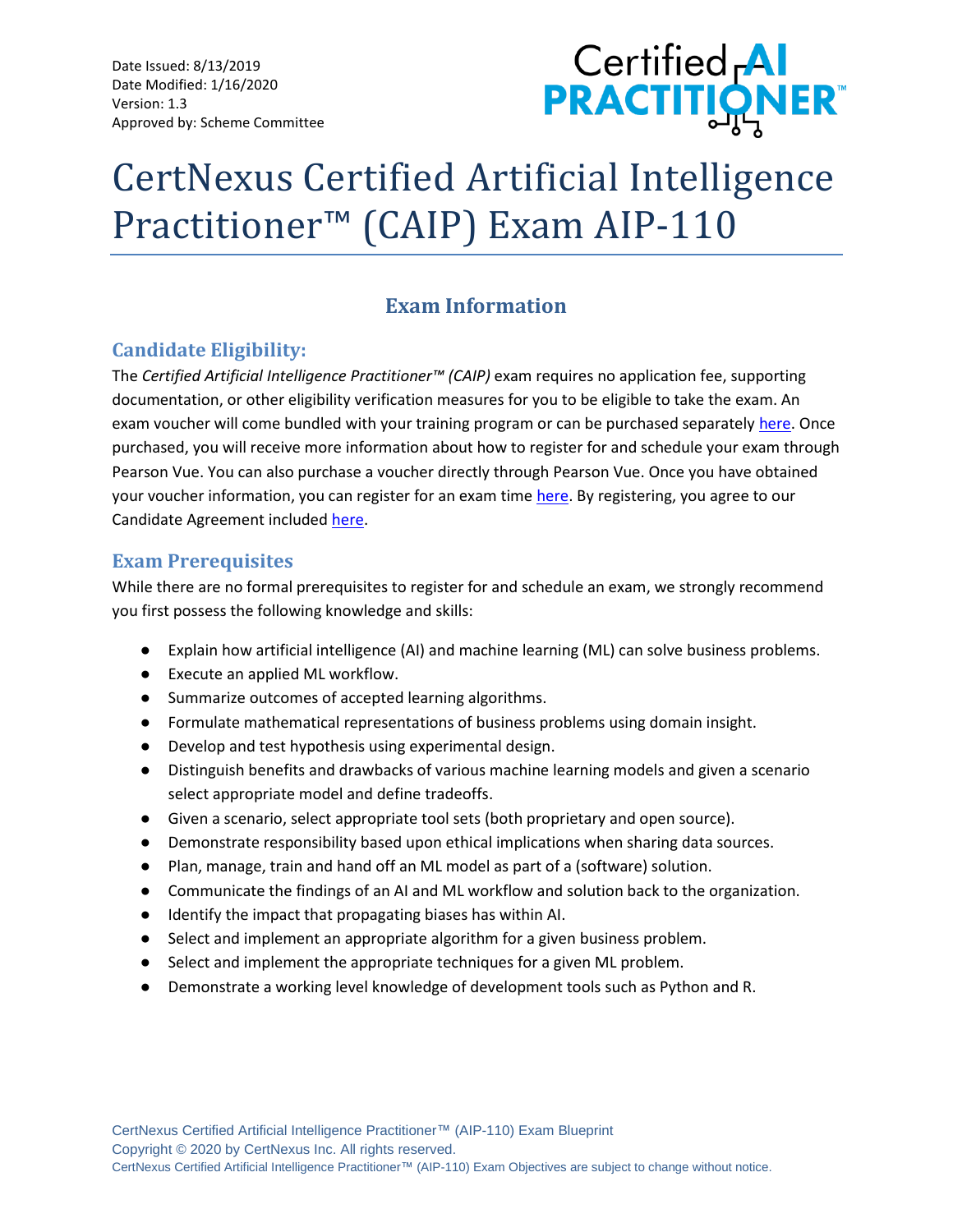You can obtain this level of skill and knowledge by taking the following courseware, which is available through training providers located around the world, or by attending an equivalent third-party training program:

- *AIBIZ™ (Exam AIZ-110)*
- *CertNexus Certified Artificial Intelligence (AI) Practitioner™ (Exam AIP-110)*

## **Exam Specifications**

**Number of Items:** 80

**Passing Score:** 60%

**Duration**: 120 minutes (**Note**: exam time includes 5 minutes for reading and signing the Candidate Agreement and 5 minutes for the Pearson VUE testing system tutorial.)

**Exam Options**: In person at Pearson VUE test centers or online with Pearson OnVUE online proctoring

**Item Formats**: Multiple Choice/Multiple Response

## **Exam Description**

#### **Target Candidate:**

This certification exam is designed for practitioners who are seeking to demonstrate a vendor-neutral, cross-industry skill set within AI and with a focus on ML that will enable them to design, implement, and hand off an AI solution or environment.

#### **Exam Objective Statement:**

This exam will certify that the candidate has the knowledge and skill set of AI concepts, technologies, and tools that will enable them to become a capable AI practitioner in a wide variety of AI-related job functions.

To ensure exam candidates possess the aforementioned skills, the *Certified Artificial Intelligence Practitioner™ (CAIP)* exam will test them on the following domains with the following weightings:

| Domain                                                               | % of Examination |
|----------------------------------------------------------------------|------------------|
| 1.0 Applied Artificial Intelligence and Machine Learning in Business | 5%               |
| <b>2.0 Problem Formulation</b>                                       | 25%              |
| 3.0 Data Collection, Comprehension, Cleaning, and Engineering        | 20%              |
| 4.0 Algorithm Selection and Model Training                           | 35%              |
| <b>5.0 Model Handoff</b>                                             | 10%              |
| 6.0 Ethics and Oversight                                             | 5%               |
| Total                                                                | 100%             |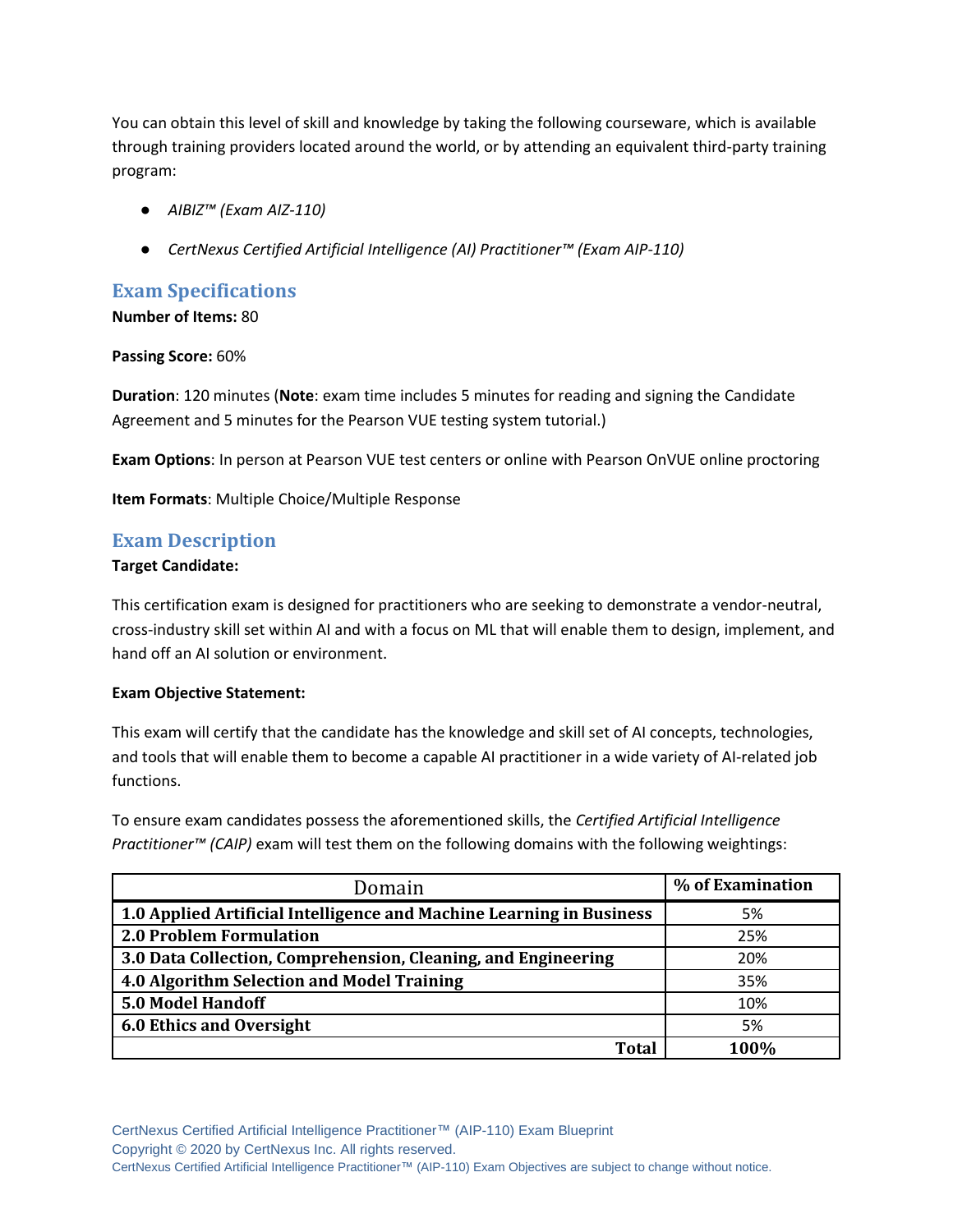The information that follows is meant to help you prepare for your certification exam. This information does not represent an exhaustive list of all the concepts and skills that you may be tested on during your exam. The exam domains, identified previously and included in the objectives listing, represent the large content areas covered in the exam. The objectives within those domains represent the specific tasks associated with the job role(s) being tested. The information beyond the domains and objectives is meant to provide examples of the types of concepts, tools, skills, and abilities that relate to the corresponding domains and objectives. All of this information represents the industry-expert analysis of the job role(s) related to the certification and does not necessarily correlate one-to-one with the content covered in your training program or on your exam. We strongly recommend that you independently study to familiarize yourself with any concept identified here that was not explicitly covered in your training program or products.

## **Objectives:**

#### **Domain 1.0 Applied Artificial Intelligence and Machine Learning in Business**

- **Objective 1.1 Identify and describe how artificial intelligence and machine learning are used to solve business problems.**
	- Business benefits of applied artificial intelligence and machine learning
	- Relationship between machine learning and data science
		- o ML is a subset of data science
	- Data mining
	- NLP
		- o Speech recognition
		- o Text analysis
	- Computer Vision
		- o Image recognition
		- o Video tracking
- **Domain 2.0 Problem Formulation**
- **Objective 2.1 Given a business problem, select an appropriate machine learning model and outcome.**
	- Supervised learning
		- o Discrete classification
			- Unbalanced class distribution
			- **Resampling**
			- Class probability distributions
		- o Continuous regression
			- Different types of regressions
				- Lasso
				- Ridge
				- **Linear**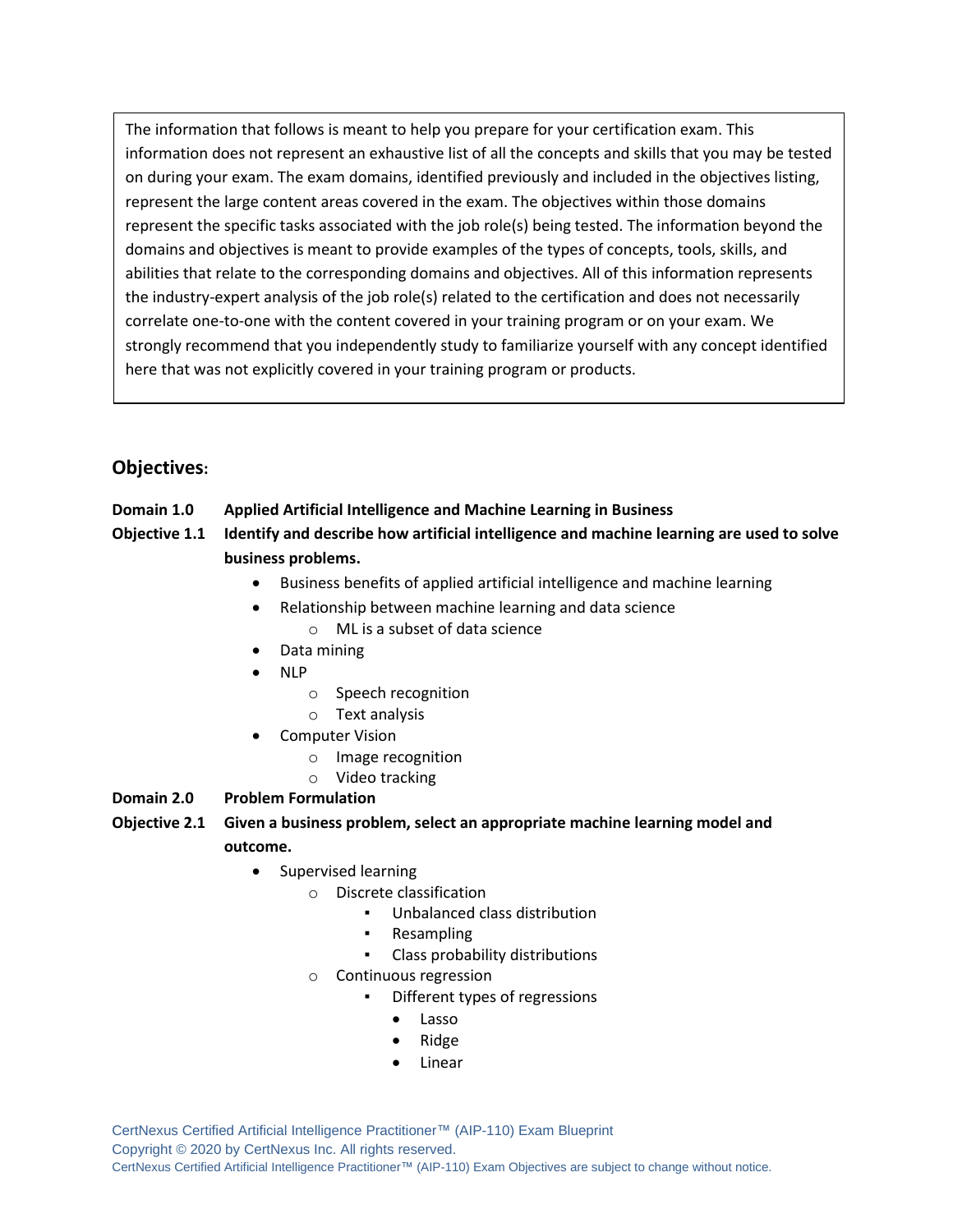- Leave one out regression
- Relationships between Lasso/Ridge and L1/L2 norms
- o Deep learning
- Unsupervised learning
	- o Clustering
	- o No labels present
	- o Identifying groups or segments
	- o Dimensionality reduction
- Semi-supervised
- Reinforcement learning

#### **Objective 2.2 Use an experimental design approach to develop and test a hypothesis.**

- Design of experiments
- Statement of hypotheses
	- o AB testing
	- o Alpha vs. Beta values
	- o P values
	- o Confidence intervals
- Understanding business KPIs
- Actionable insights over higher accuracy models
	- o Precision vs. recall
		- F Score
		- Confusion matrix
- Utilizing judgement to recognize when to stop

#### **Objective 2.3 Select appropriate tools to solve a given machine learning task.**

- Open source AI tools
	- o Tensorflow
		- NumPy
		- **Keras**
		- TensorBoard
	- o PyTorch
	- o NLTK
	- o Scikit-learn
	- o Pandas
	- o Spark ML
		- Spark Core
		- Spark SQL
- Proprietary AI tools
	- o Microsoft Azure AI tool
		- Azure Machine Learning
		- Azure Databricks
		- Azure Search
		- Cognitive Services
	- o Amazon Web Services AI Services
		- Amazon SageMaker
		- ML Framework
		- AI Services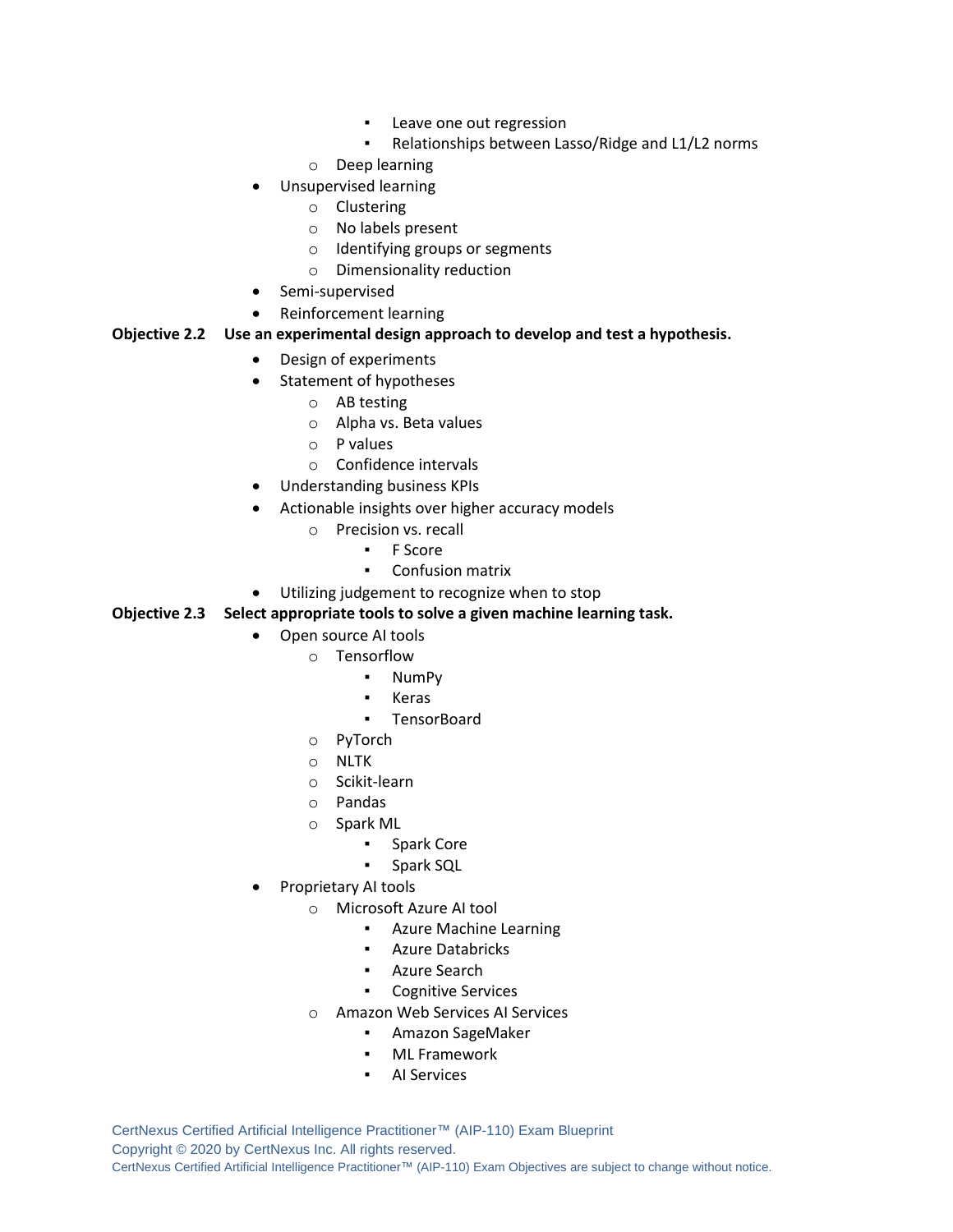- AWS DeepRacer
- o IBM Watson
	- **Watson OpenScale**
	- Watson Machine Learning
	- **NLU**
- o Google AI
	- ML Kit
	- DeepDream
	- Data Search
	- Cloud AI
	- Cloud AutoML

#### **Objective 2.4 Evaluate the applicability of new AI technologies to perform a given business task.**

- Process to evaluate the applicability of new technologies
- Future innovations
	- o Distributed artificial intelligence
	- o Hyper-heuristic
	- o Federated learning
- **Domain 3.0 Data Collection, Comprehension, Cleaning, and Engineering**

#### **Objective 3.1 Collect and prepare a dataset to use for training and testing.**

- Sources of data
	- o Big data/data sets
		- Volume, variety, velocity
		- Data repositories
		- Data prep
		- Stream data
- Structure of data
- Extract, transform, and load (ETL)

#### **Objective 3.2 Analyze a dataset to gain insights.**

- Visualization
- Correlations between attributes
- Attribute characteristics
- Descriptive statistics applied to features
	- o Standard deviation
	- o Kurtosis
	- o Mean, mode, median
	- o Variance
	- o Column distribution
- Classic data sets
	- o Time Series
	- o Bayesian

#### **Objective 3.3 Clean data in preparation for use in machine learning.**

- Data backups
- Data cleansing
- **Typecasting**
- Operations appropriate for different data types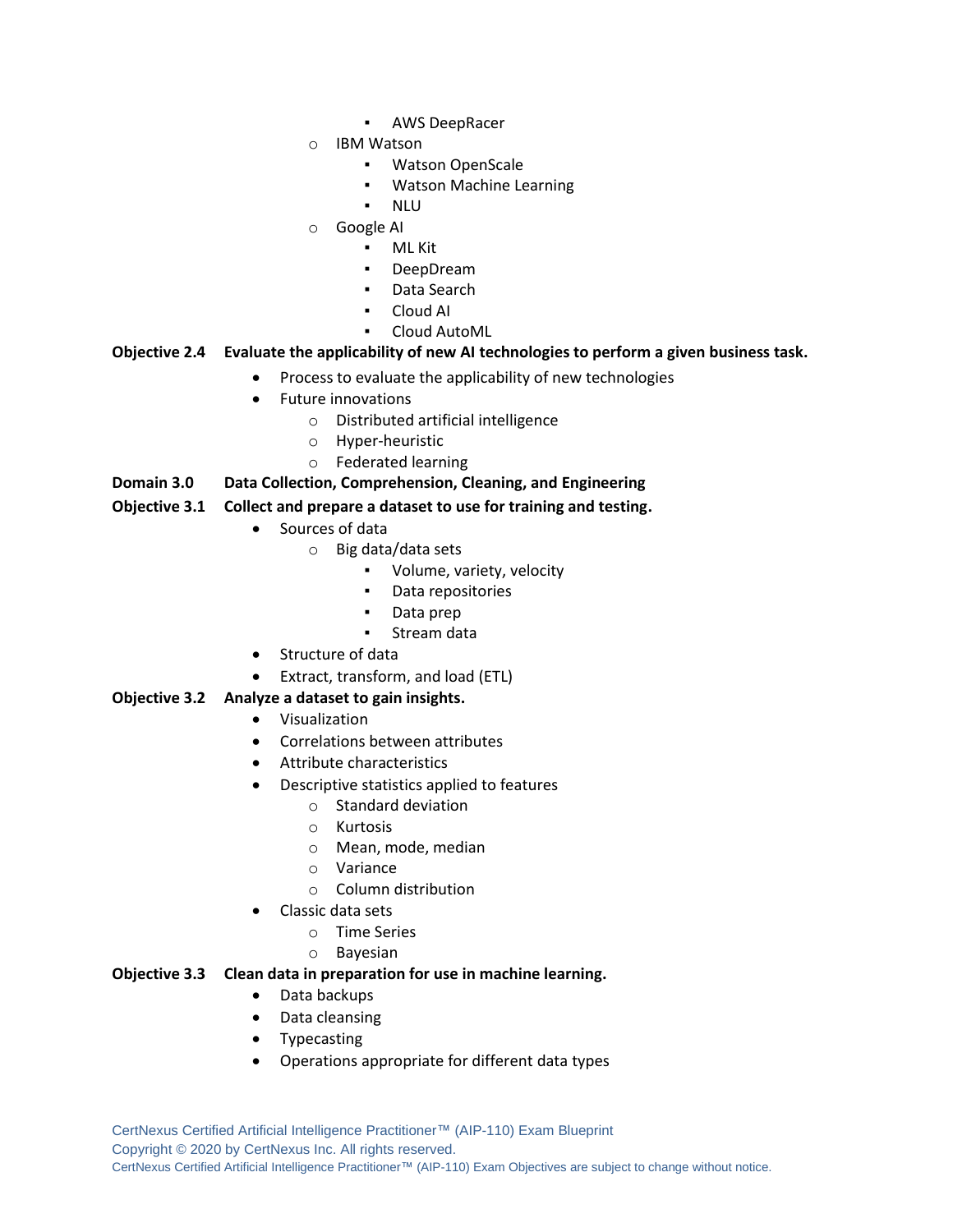• Data encryption

#### **Objective 3.4 Engineer features of a dataset to prepare it for use in a machine learning model.**

- Feature transformation
- Dimensionality reduction
- Center and spread measures
- Imputing missing values
- Duplicates
- Data binning
- Normalization and standardization
- String manipulation
- Summarization
- Embedded spaces

#### **Domain 4.0 Algorithm Selection and Model Training**

#### **Objective 4.1 Select and implement an appropriate algorithm to solve a given business problem.**

- Decision Tree
	- o Hyperparameters
		- Maximum depth
		- Minimum sample per leaf node
	- o Number of random splits
	- o Information gain/entropy measure
	- o GINI Index
	- o Continuous variable discretization
	- o Random Forest
		- Hyperparameters
			- Number of trees
			- Maximum depth
			- Minimum samples required to split node
			- Minimum samples required to be at leaf node
		- Variable selection
		- Assumption
		- Sampling is representative
- SVM
	- o Kernels
		- RBF
		- Gaussian
		- **Polynomial**
		- Linear kernel
		- Sigmoid
		- TanH
	- o Can tackle non-linearly separable data
	- o Uses hyperplanes for separation
- Neural networks
	- o ANN
		- Layers of a traditional network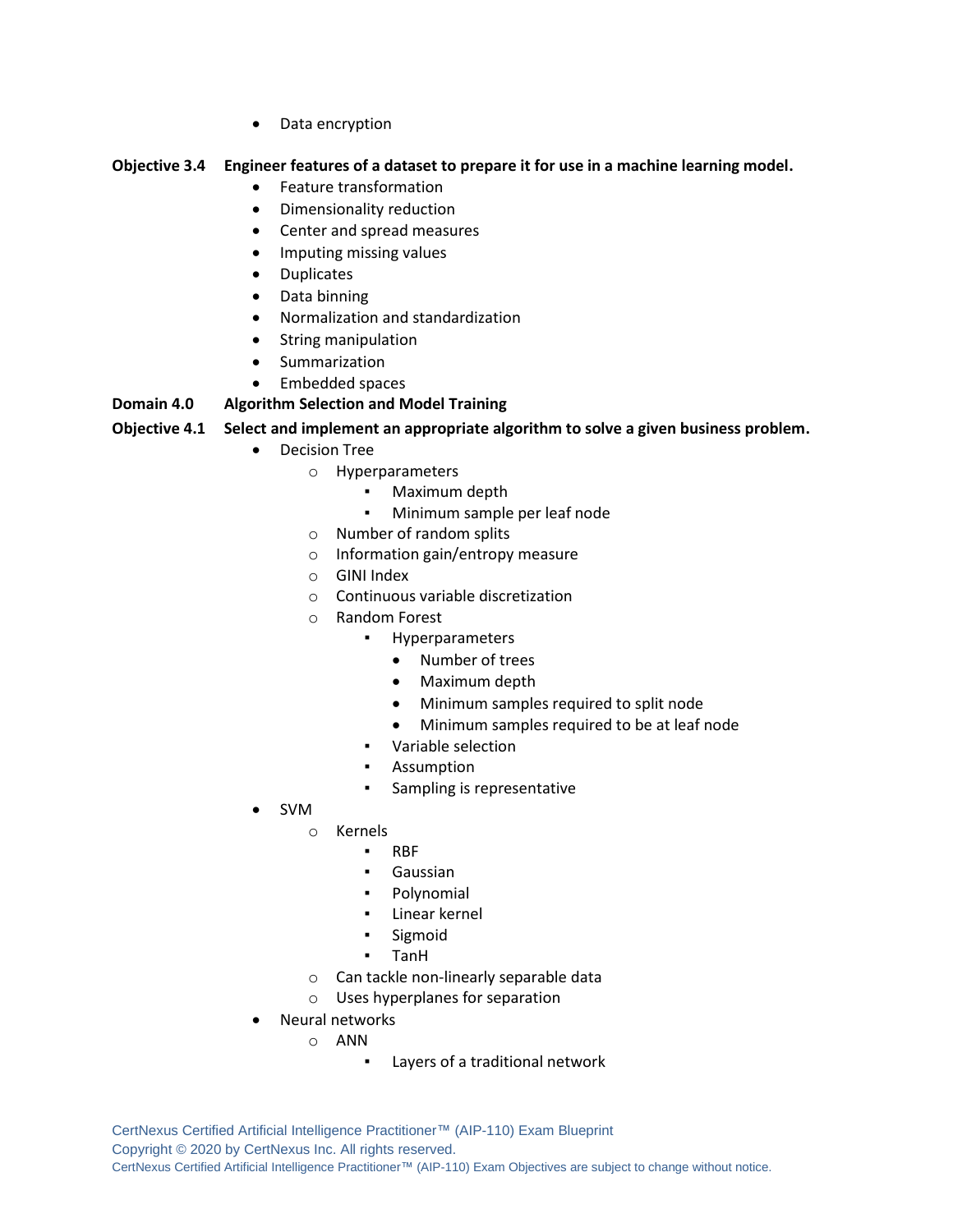- Input
- Hidden
- Output
- **Activation functions** 
	- Tanh
	- Sigmoid
	- ReLU
- o CNN
	- Image processing
- o RNN
	- Natural language
	- **LSTM** 
		- Natural language
		- Forecasting
- o GAN
	- Adversarial content creation
- **Clustering** 
	- o K-means clustering
		- Issues clustering circular data
		- Methods for deciding K-means
			- Elbow
			- Silhouette plot
- **Classification** 
	- o Logistic regression
	- o Softmax regression
- **Regression** 
	- o Linear regression
- KNN
	- o How do you decide the K?
	- o Difference between K-Means and KNN

#### **Objective 4.2 Select and implement the appropriate techniques for a given machine learning problem.**

- Dimensionality reduction
	- o Methods for DR
		- PCA
		- Lasso
		- **Random Forest**
- Feature engineering
	- o When feature engineering is useful
	- o Benefits of deriving custom features
- Feature expansion
	- o Benefits to tackling nonlinear data
	- o Methods of feature expansion
- Hyper-parameter optimization
	- o Awareness of core parameters for key models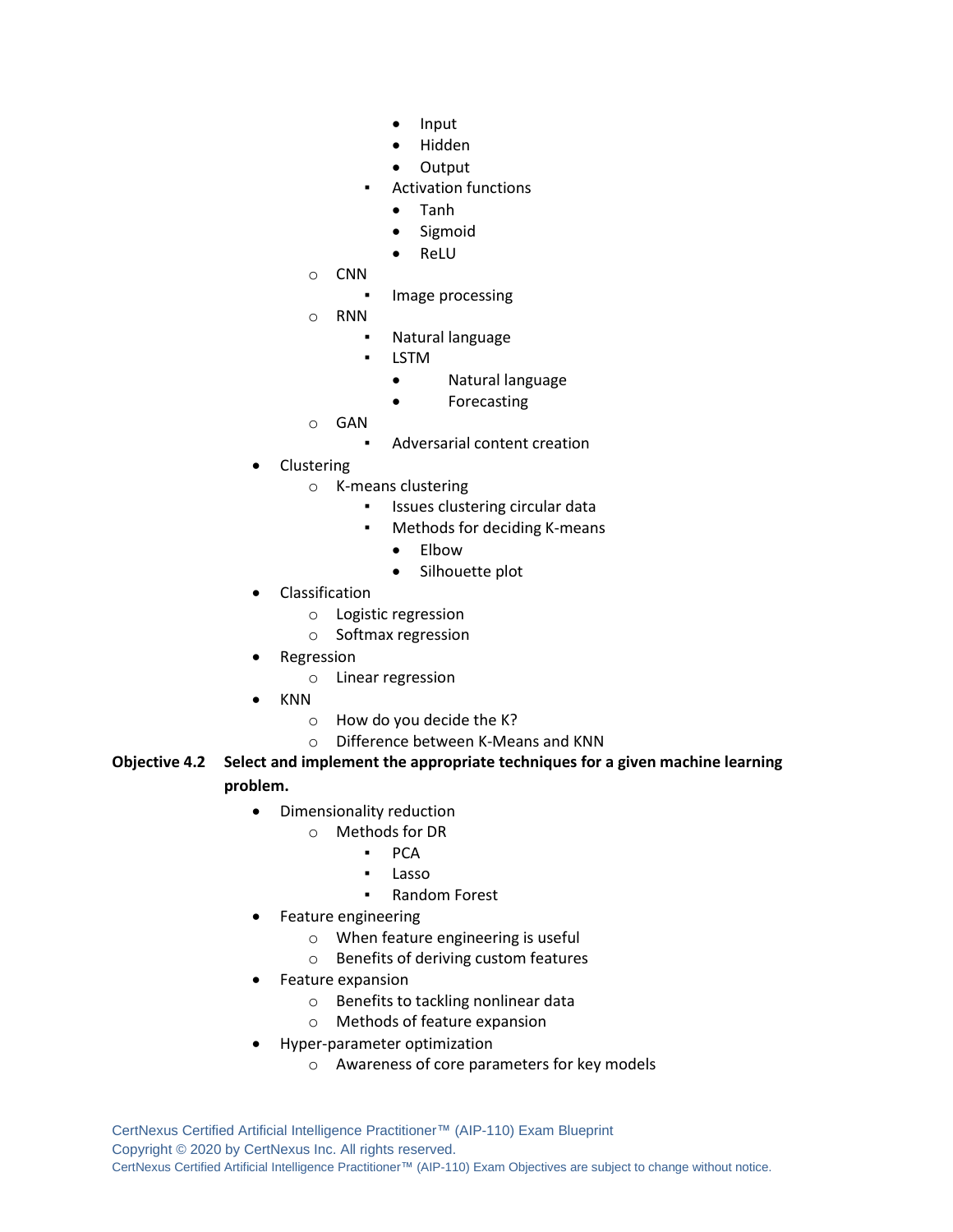- o Model tuning
- o Types of hyperparameter searches
	- **Random**
	- Grid
	- **Bayesian**
	- **Genetic**
- Cross validation
	- o Leave 1 out cross validation
		- Used for small data sets
	- o N Fold cross validation
- **Regularization** 
	- o Types
		- $L1$
		- $L2$
	- o Know the differences between L1 and L2
- Variance vs. bias
	- o The variance bias tradeoff
- Model generalization
	- o Overfitting
	- o Use regularization
	- o Relationship with variance and bias
- Embedded spaces
	- o Embedded space extraction from CNN
	- o Word vector open source tools
		- Fasttext
		- word2vec
		- doc2vec
- Data sets
	- o Structured
	- o Unstructured

#### **Objective 4.3 Manage the time needed to train a model.**

- Estimating the time needed to run a batch over a certain number of epochs
- Optimizing the development environment (e.g., scaling up GPU) vs. making compromises in the model to reduce processing time
- Awareness around processing costs

#### **Objective 4.4 Train and tune a machine learning model.**

- Model performance evaluation
	- o Confusion matrix
	- o Classifier performance measurement
	- o Accuracy
	- o Precision
	- o Recall
	- o Precision and recall tradeoff
	- o F1 Score
	- o ROC Curve
	- o Thresholds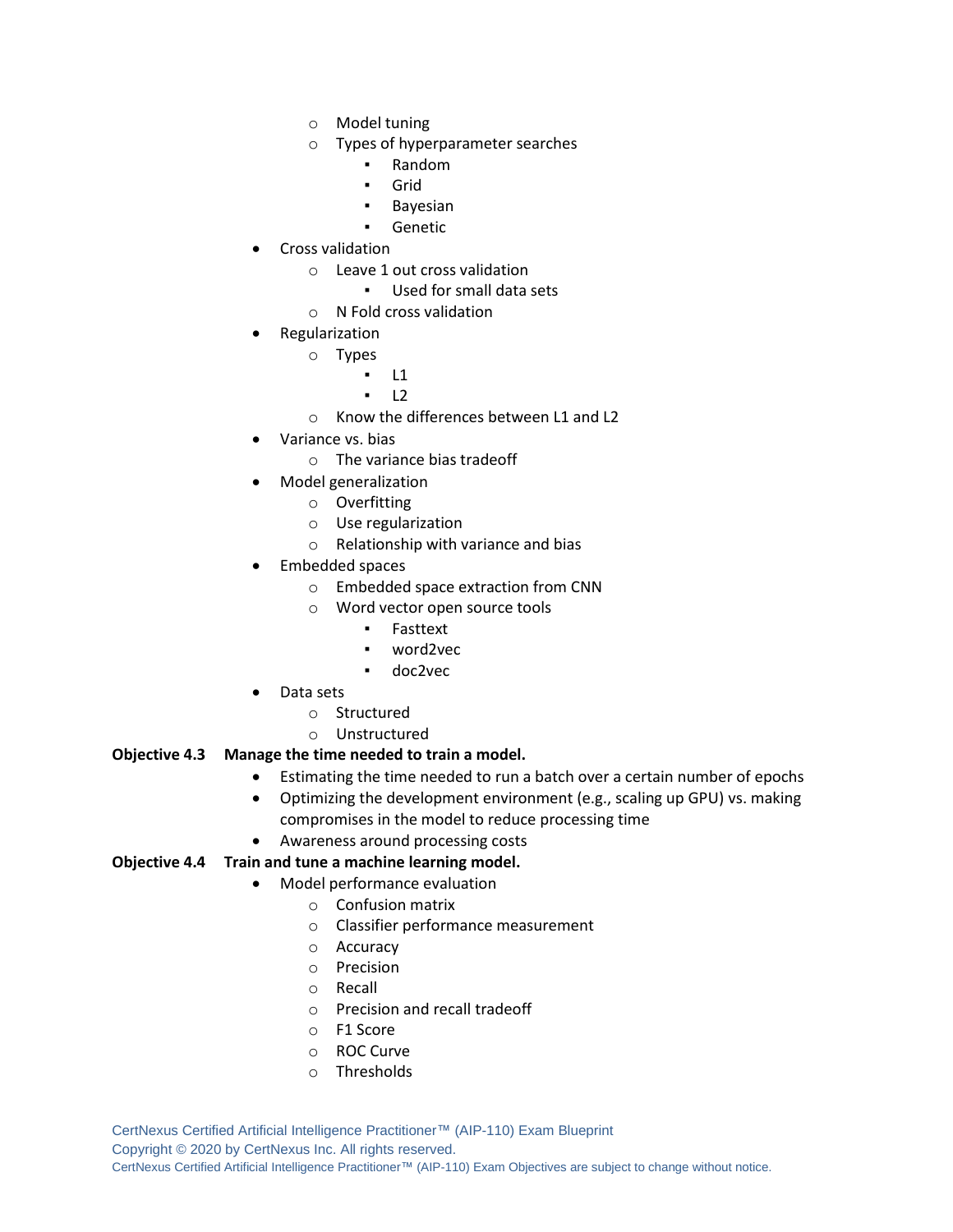- o AUC
- o PRC
- Cross validation
- Model generalization
- Performance tuning

#### **Domain 5.0 Model Handoff**

#### **Objective 5.1 Communicate the findings of a machine learning project back to the organization.**

- Translating ML results into potential business actions
- o Prediction or classification problems
- Data visualization
	- o Big data
	- o Internet of things
	- o Categorical
	- o Quantitative
	- o Types
		- Table
		- Graph
- Explain accuracy vs precision vs recall to non-ML practitioners
	- o True positives
	- o False positives
- Compromising on accuracy for model interpretability

#### **Domain 6.0 Ethics and Oversight**

#### **Objective 6.1 Identify and describe the impact that propagating biases has within AI.**

- Avoiding biases in data
	- o Current data sources
	- o Model explainability
	- o Transparency
- Preventing propagation of preconceived notions
	- o Open review of data sets and algorithmic approaches
- Recognizing that proxies may be indicative of larger social discriminations
- **Objective 6.2 Comply with laws and standards that are applicable to businesses that employ AI.**
	- Relevant data privacy laws
		- o GDPR
			- o California Consumer Privacy Act
- **Objective 6.3 Given a use case, identify and describe the ethical issues on sharing the data sources.**
	- The importance of Open Source Data Access and data integrity
	- Respecting the privacy of data sources and targets
	- Guidelines for protecting privacy when collecting, storing, and disposing of data
- **Objective 6.4 Comply with company policies to promote privacy, security, and ethical practices.**
	- Potential ethical issues resulting from AI practices
		- o Recognizing that the output of AI even though derived can still infringe on privacy/copyright/intellectual property rights
		- o Recognizing the importance of basic humanitarian principles before developing any AI capabilities
		- o Ability to identify alternative uses of AI you create by bad actors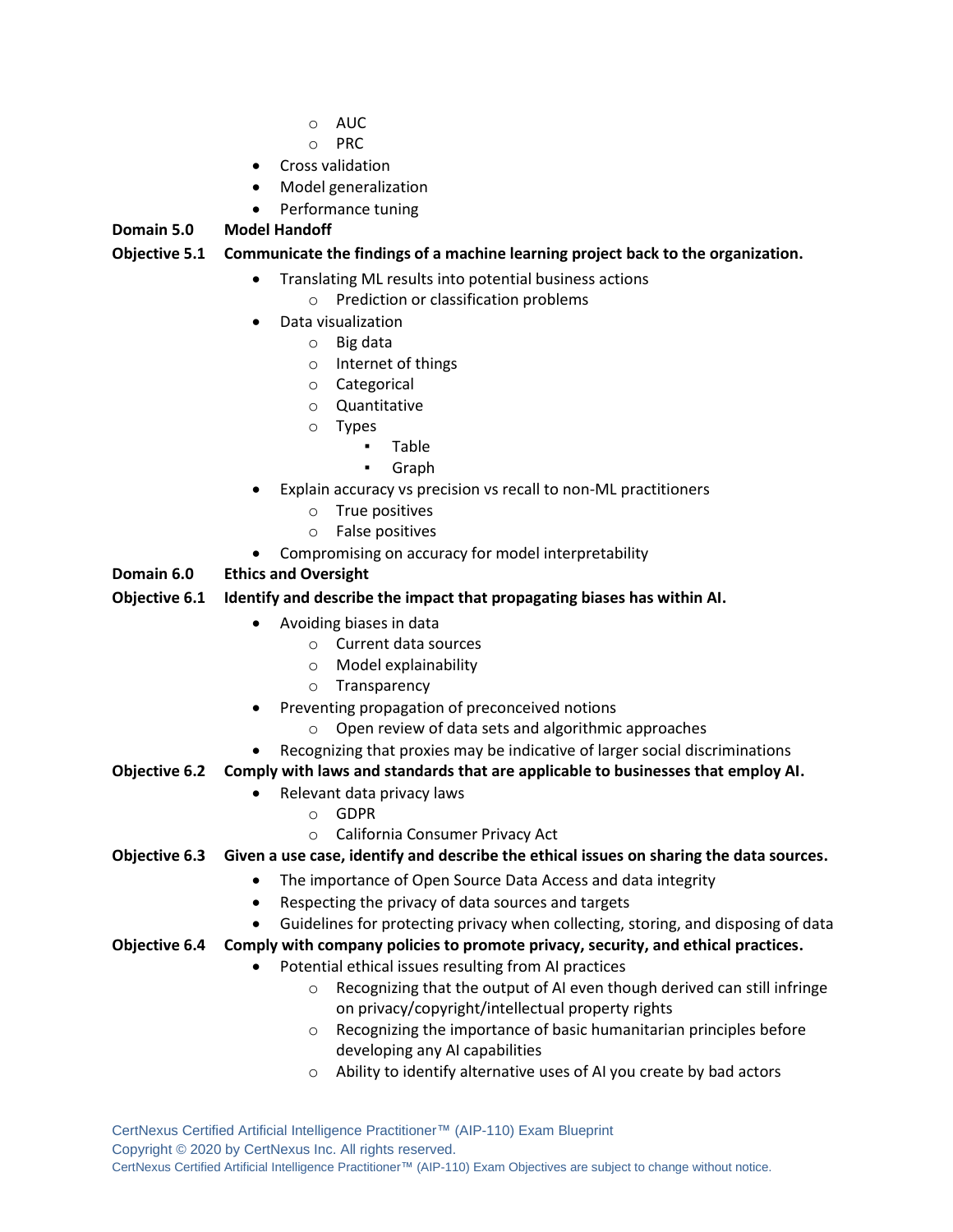## **Recertification Requirements**

The *Certified Artificial Intelligence Practitioner (CAIP)* certification is valid for 3 years from the time certification is granted. You must re-take the most up-to-date version of the exam prior to the 3-year period's end to maintain a continuously valid certification.